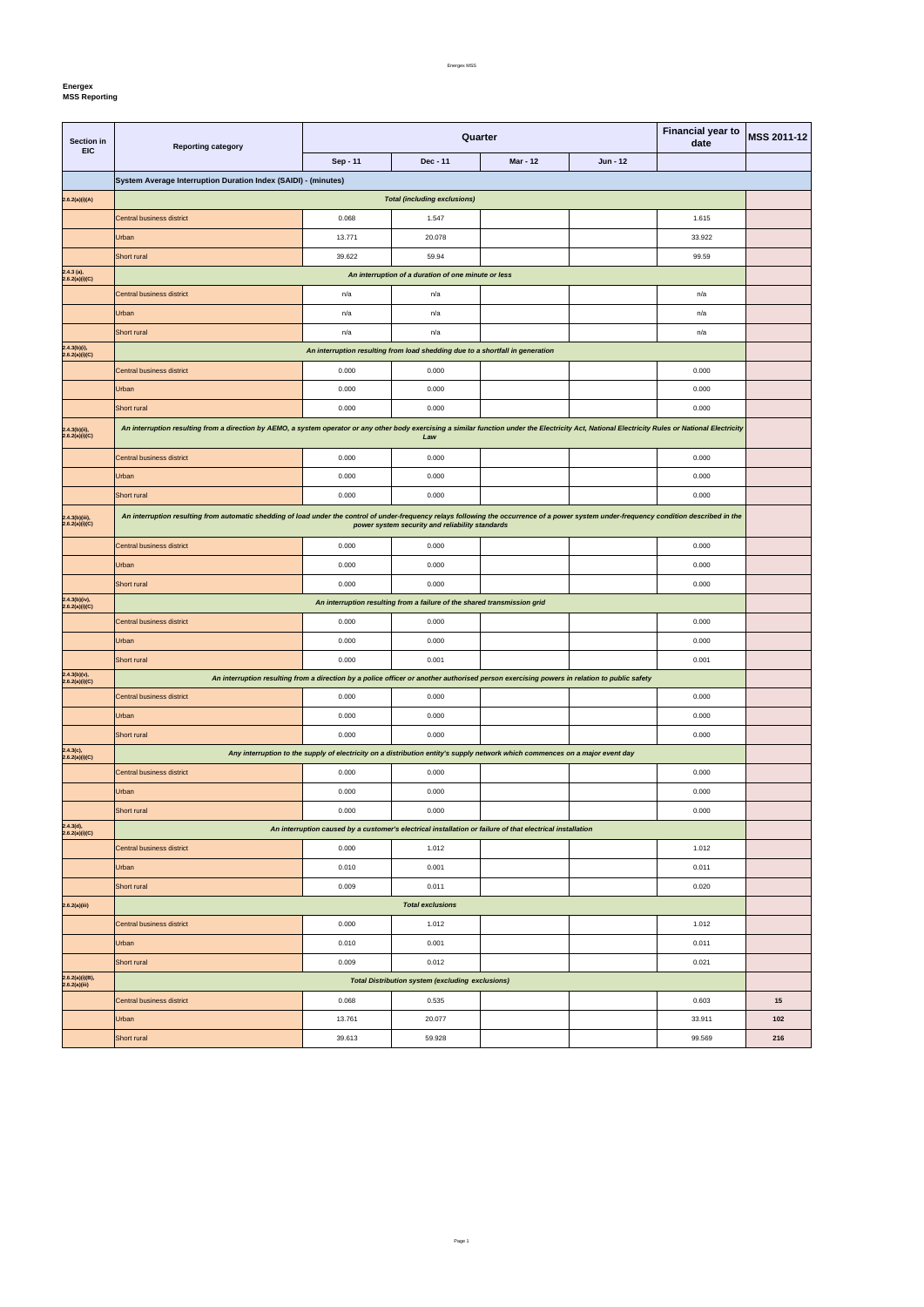Energex MSS

| $2.6.2(a)(i)(B),$<br>$2.6.2(a)(iii)$ | Urban<br>Short rural | 0.167<br>0.342 | 0.220<br>0.549 | 0.388<br>0.891 | 1.22<br>2.42 |
|--------------------------------------|----------------------|----------------|----------------|----------------|--------------|
|                                      |                      |                |                |                |              |

|                                     |                                                                                                                                                                                                                                                | <b>Financial year to</b><br>Quarter<br>date                                                                                  |                                                                               |                 |            | MSS 2011-12 |      |
|-------------------------------------|------------------------------------------------------------------------------------------------------------------------------------------------------------------------------------------------------------------------------------------------|------------------------------------------------------------------------------------------------------------------------------|-------------------------------------------------------------------------------|-----------------|------------|-------------|------|
| Section in<br><b>EIC</b>            | <b>Reporting category</b>                                                                                                                                                                                                                      | Sep - 11                                                                                                                     | Dec - 11                                                                      | <b>Mar - 12</b> | $Jun - 12$ |             |      |
|                                     | System Average Interruption Frequency Index (SAIFI) - (number)                                                                                                                                                                                 |                                                                                                                              |                                                                               |                 |            |             |      |
|                                     | <b>Total (including exclusions)</b>                                                                                                                                                                                                            |                                                                                                                              |                                                                               |                 |            |             |      |
| 2.6.2(a)(i)(A),                     | Central business district                                                                                                                                                                                                                      | 0.001                                                                                                                        | 0.014                                                                         |                 |            | 0.015       |      |
| 2.6.2(a)(iii)                       | Urban                                                                                                                                                                                                                                          | 0.168                                                                                                                        | 0.220                                                                         |                 |            | 0.389       |      |
|                                     | Short rural                                                                                                                                                                                                                                    | 0.342                                                                                                                        | 0.549                                                                         |                 |            | 0.891       |      |
|                                     |                                                                                                                                                                                                                                                |                                                                                                                              | An interruption of a duration of one minute or less                           |                 |            |             |      |
| $2.4.3$ (a),                        | Central business district                                                                                                                                                                                                                      | n/a                                                                                                                          | n/a                                                                           |                 |            | n/a         |      |
| 2.6.2(a)(i)(C)                      | Urban                                                                                                                                                                                                                                          | n/a                                                                                                                          | n/a                                                                           |                 |            | n/a         |      |
|                                     | Short rural                                                                                                                                                                                                                                    | n/a                                                                                                                          | n/a                                                                           |                 |            | n/a         |      |
|                                     |                                                                                                                                                                                                                                                |                                                                                                                              | An interruption resulting from load shedding due to a shortfall in generation |                 |            |             |      |
| $2.4.3(b)(i)$ ,                     | <b>Central business district</b>                                                                                                                                                                                                               | 0.000                                                                                                                        | 0.000                                                                         |                 |            | 0.000       |      |
| 2.6.2(a)(i)(C)                      | Urban                                                                                                                                                                                                                                          | 0.000                                                                                                                        | 0.000                                                                         |                 |            | 0.000       |      |
|                                     | Short rural                                                                                                                                                                                                                                    | 0.000                                                                                                                        | 0.000                                                                         |                 |            | 0.000       |      |
|                                     | An interruption resulting from a direction by AEMO, a system operator or any other body exercising a similar function under the Electricity Act, National Electricity Rules or National Electricity                                            |                                                                                                                              | Law                                                                           |                 |            |             |      |
| $2.4.3(b)(ii)$ ,                    | Central business district                                                                                                                                                                                                                      | 0.000                                                                                                                        | 0.000                                                                         |                 |            | 0.000       |      |
| 2.6.2(a)(i)(C)                      | Urban                                                                                                                                                                                                                                          | 0.000                                                                                                                        | 0.000                                                                         |                 |            | 0.000       |      |
|                                     | Short rural                                                                                                                                                                                                                                    | 0.000                                                                                                                        | 0.000                                                                         |                 |            | 0.000       |      |
|                                     | An interruption resulting from automatic shedding of load under the control of under-frequency relays following the occurrence of a power system under-frequency condition described in the<br>power system security and reliability standards |                                                                                                                              |                                                                               |                 |            |             |      |
| 2.4.3(b)(iii),                      | Central business district                                                                                                                                                                                                                      | 0.000                                                                                                                        | 0.000                                                                         |                 |            | 0.000       |      |
| 2.6.2(a)(i)(C)                      | Urban                                                                                                                                                                                                                                          | 0.000                                                                                                                        | 0.000                                                                         |                 |            | 0.000       |      |
|                                     | Short rural                                                                                                                                                                                                                                    | 0.000                                                                                                                        | 0.000                                                                         |                 |            | 0.000       |      |
|                                     | An interruption resulting from a failure of the shared transmission grid                                                                                                                                                                       |                                                                                                                              |                                                                               |                 |            |             |      |
|                                     | Central business district                                                                                                                                                                                                                      | 0.000                                                                                                                        | 0.000                                                                         |                 |            | 0.000       |      |
| $2.4.3(b)(iv),$<br>$2.6.2(a)(i)(C)$ | Urban                                                                                                                                                                                                                                          | 0.000                                                                                                                        | 0.000                                                                         |                 |            | 0.000       |      |
|                                     | Short rural                                                                                                                                                                                                                                    | 0.000                                                                                                                        | 0.000                                                                         |                 |            | 0.000       |      |
|                                     | An interruption resulting from a direction by a police officer or another authorised person exercising powers in relation to public safety                                                                                                     |                                                                                                                              |                                                                               |                 |            |             |      |
| 2.4.3(b)(v),                        | Central business district                                                                                                                                                                                                                      | 0.000                                                                                                                        | 0.000                                                                         |                 |            | 0.000       |      |
| 2.6.2(a)(i)(C)                      | Urban                                                                                                                                                                                                                                          | 0.000                                                                                                                        | 0.000                                                                         |                 |            | 0.000       |      |
|                                     | Short rural                                                                                                                                                                                                                                    | 0.000                                                                                                                        | 0.000                                                                         |                 |            | 0.000       |      |
|                                     |                                                                                                                                                                                                                                                | Any interruption to the supply of electricity on a distribution entity's supply network which commences on a major event day |                                                                               |                 |            |             |      |
| $2.4.3(c)$ ,                        | Central business district                                                                                                                                                                                                                      | 0.000                                                                                                                        | 0.000                                                                         |                 |            | 0.000       |      |
| 2.6.2(a)(i)(C)                      | Urban                                                                                                                                                                                                                                          | 0.000                                                                                                                        | 0.000                                                                         |                 |            | 0.000       |      |
|                                     | Short rural                                                                                                                                                                                                                                    | 0.000                                                                                                                        | 0.000                                                                         |                 |            | 0.000       |      |
|                                     |                                                                                                                                                                                                                                                | An interruption caused by a customer's electrical installation or failure of that electrical installation                    |                                                                               |                 |            |             |      |
| 2.4.3(d),                           | Central business district                                                                                                                                                                                                                      | 0.000                                                                                                                        | 0.008                                                                         |                 |            | 0.008       |      |
| 2.6.2(a)(i)(C)                      | Urban                                                                                                                                                                                                                                          | 0.000                                                                                                                        | 0.000                                                                         |                 |            | 0.000       |      |
|                                     | Short rural                                                                                                                                                                                                                                    | 0.000                                                                                                                        | 0.000                                                                         |                 |            | 0.000       |      |
|                                     |                                                                                                                                                                                                                                                |                                                                                                                              | <b>Total exclusions</b>                                                       |                 |            |             |      |
|                                     | Central business district                                                                                                                                                                                                                      | 0.000                                                                                                                        | 0.008                                                                         |                 |            | 0.008       |      |
| 2.6.2(a)(iii)                       | Urban                                                                                                                                                                                                                                          | 0.000                                                                                                                        | 0.000                                                                         |                 |            | 0.000       |      |
|                                     | Short rural                                                                                                                                                                                                                                    | 0.000                                                                                                                        | 0.000                                                                         |                 |            | 0.000       |      |
|                                     |                                                                                                                                                                                                                                                |                                                                                                                              | <b>Total Distribution System (excluding exclusions)</b>                       |                 |            |             |      |
|                                     | Central business district                                                                                                                                                                                                                      | 0.001                                                                                                                        | 0.006                                                                         |                 |            | 0.007       | 0.15 |

| Section in     |                                       |      |
|----------------|---------------------------------------|------|
| <b>EIC</b>     | A description of any major event days | Date |
| 2.6.2(a)(i)(D) | Nil.                                  |      |

| Section in<br><b>EIC</b> | An explanation of reasons for a distribution entity exceeding (where applicable) those minimum service standards and proposals to improve performance | <b>Exceeded MSS</b> |
|--------------------------|-------------------------------------------------------------------------------------------------------------------------------------------------------|---------------------|
| 2.6.2(a)(i)(E)           | IN/A                                                                                                                                                  |                     |

Page 2